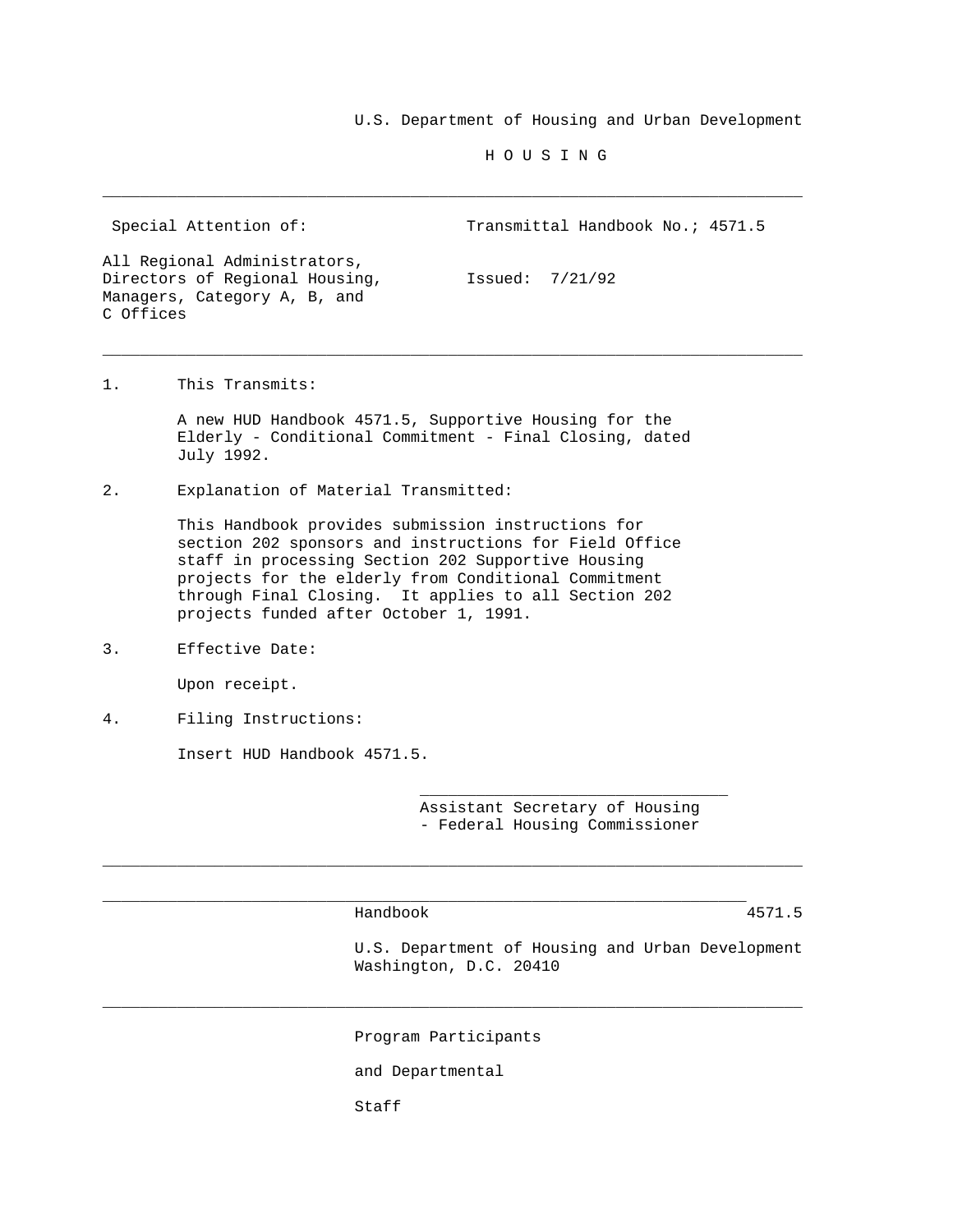July 1992 Supportive Housing for the Elderly, Conditional Commitment - Final Closing

\_\_\_\_\_\_\_\_\_\_\_\_\_\_\_\_\_\_\_\_\_\_\_\_\_\_\_\_\_\_\_\_\_\_\_\_\_\_\_\_\_\_\_\_\_\_\_\_\_\_\_\_\_\_\_\_\_\_\_\_\_\_\_\_\_\_\_\_\_\_\_\_\_\_\_

\_\_\_\_\_\_\_\_\_\_\_\_\_\_\_\_\_\_\_\_\_\_\_\_\_\_\_\_\_\_\_\_\_\_\_\_\_\_\_\_\_\_\_\_\_\_\_\_\_\_\_\_\_\_\_\_\_\_\_\_\_\_\_\_\_\_\_\_\_\_\_\_\_\_\_

4571.5

## Foreword

 $\_$  ,  $\_$  ,  $\_$  ,  $\_$  ,  $\_$  ,  $\_$  ,  $\_$  ,  $\_$  ,  $\_$  ,  $\_$  ,  $\_$  ,  $\_$  ,  $\_$  ,  $\_$  ,  $\_$  ,  $\_$  ,  $\_$  ,  $\_$  ,  $\_$  ,  $\_$  ,  $\_$  ,  $\_$  ,  $\_$  ,  $\_$  ,  $\_$  ,  $\_$  ,  $\_$  ,  $\_$  ,  $\_$  ,  $\_$  ,  $\_$  ,  $\_$  ,  $\_$  ,  $\_$  ,  $\_$  ,  $\_$  ,  $\_$  ,

\_\_\_\_\_\_\_\_\_\_\_\_\_\_\_\_\_\_\_\_\_\_\_\_\_\_\_\_\_\_\_\_\_\_\_\_\_\_\_\_\_\_\_\_\_\_\_\_\_\_\_\_\_\_\_\_\_\_\_\_\_\_\_\_\_\_\_\_\_

 The Section 202 Supportive Housing Program for the Elderly was implemented as a result of the National Affordable Housing Act of 1990. The first funding round was concluded in February 1992 and this Handbook provides processing guidance for those and subsequent sponsors funded under the Supportive Housing Program.

 This program replaces the Section 202 Direct Loan Program for Housing for the Elderly and Handicapped. The portion of the program for the handicapped has been replaced with the Section 811 Supportive Housing Program for Persons with Disabilities. Separate processing instructions for sponsors selected under that program are being issued in HUD Handbook 4571.4.

References:

- (1) Hbk. 4571.3, Section 202 Supportive Housing for the Elderly
- (2) Hbk. 4470.1 REV, Mortgage Credit Analysis for Project Mortgage Insurance
- (3) Hbk. 4460.1 REV-1, Architectural Analysis and Inspections for Project Mortgage Insurance
- (4) Hbk. 4510.1, Rental and Cooperative Housing for Lower-income Families
- (5) Hbk. 4450.1-REV-1, Cost Estimation for Project Mortgage Insurance
- (6) Hbk. 4465.1, Valuation Analysis for Project Mortgage Insurance
- (7) Hbk. 4480.1, Multifamily Underwriting Reports and Forms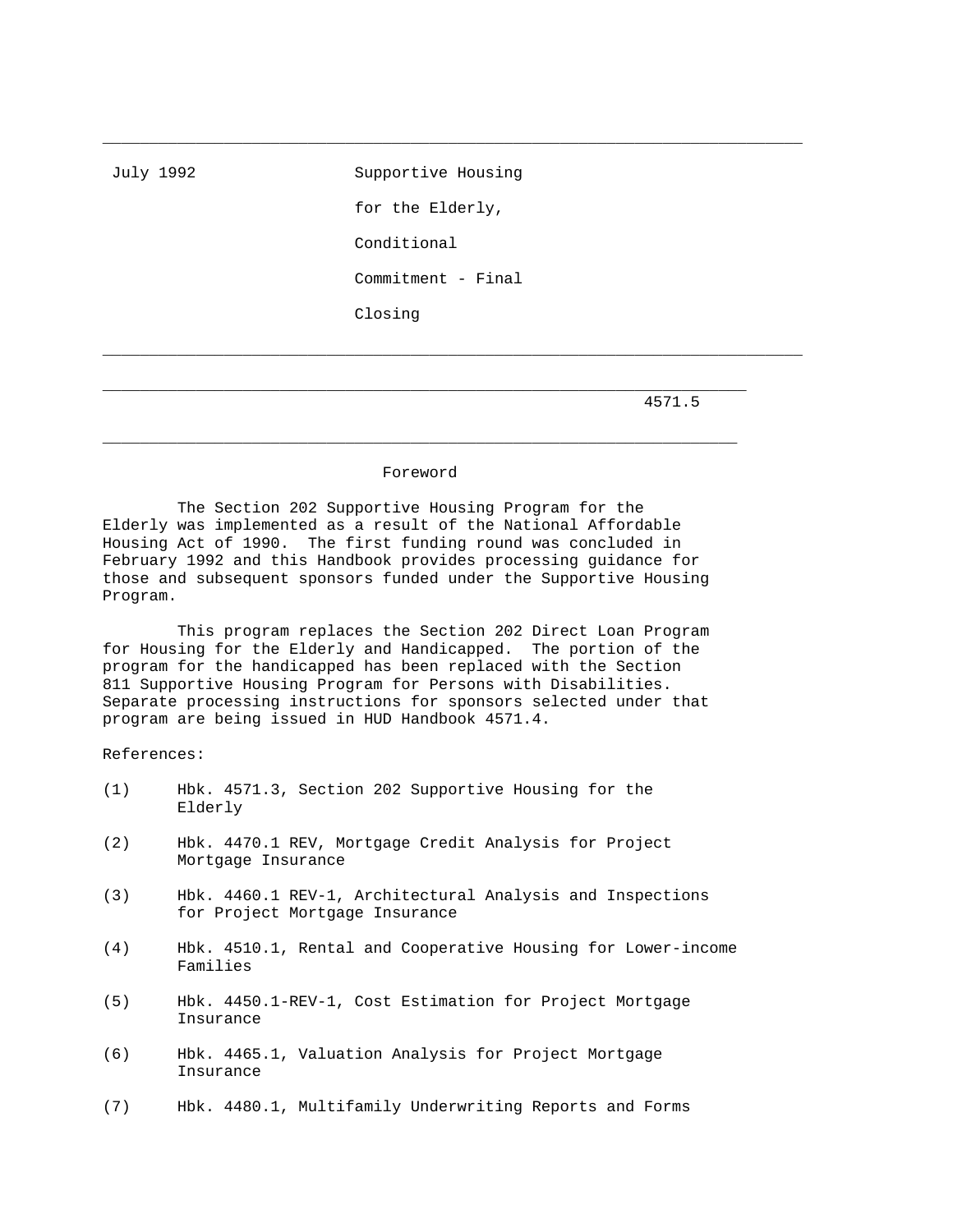Catalog

| (8) |  |  | Hbk. 4381.5 Rev-1, Management Documents, Agents and Fees |  |  |  |  |
|-----|--|--|----------------------------------------------------------|--|--|--|--|
|-----|--|--|----------------------------------------------------------|--|--|--|--|

- (9) Hbk. 1378, CHG-1, Tenant Assistance, Relocation and Real Property Acquisition
- (10) Hbk. 1374, Relocation and Real Property Acquisition - Responsibilities of HUD Staff
- (11) Hbk. 4065.1, Previous Participation

|              |        | 1                                                                                                                    | 7/92     |
|--------------|--------|----------------------------------------------------------------------------------------------------------------------|----------|
| 4571.5       |        |                                                                                                                      |          |
| (12)         | Owners | Hbk. 4050.4, Reporting Requirements for Automated Systems<br>for Public Housing, Indian Housing Agencies and Private |          |
| (13)         |        | Hbk. 8025.1 REV-1, Implementation of Affirmative Fair<br>Housing Marketing Requirements for Multifamily Housing      |          |
| (14)         |        | Hbk. 4435.1, Construction Period to Final Closing for<br>Project Mortgage Insurance                                  |          |
| (15)         |        | Hbk. 4370.2, Financial Operations and Accounting<br>Procedures for Insured Multifamily Projects                      |          |
| (16)         |        | Hbk. 4470.2, Cost Certification Guide for Mortgagor and<br>Contractors of HUD-Insured Multifamily Projects           |          |
| 7/92         |        | $\overline{a}$                                                                                                       |          |
|              |        |                                                                                                                      | 4571.5   |
|              |        | List of HUD Forms Mentioned in this Handbook:                                                                        |          |
| FORM         |        | TITLE                                                                                                                | PAGE NO. |
| HUD-92013    |        | Application for Multifamily<br>Housing Project                                                                       | $1 - 1$  |
| HUD-90174-CA |        | Conditional Commitment for<br>Capital Advance                                                                        | $1 - 3$  |
| HUD-92432-CA |        | Firm Commitment for Capital<br>Advance Financing                                                                     | $1 - 3$  |
| HUD-935.2    |        | Affirmative Fair Housing<br>Marketing Plan                                                                           | $1 - 4$  |
| HUD-92013-E  |        | Supplemental Application and<br>Processing Form-Housing for                                                          |          |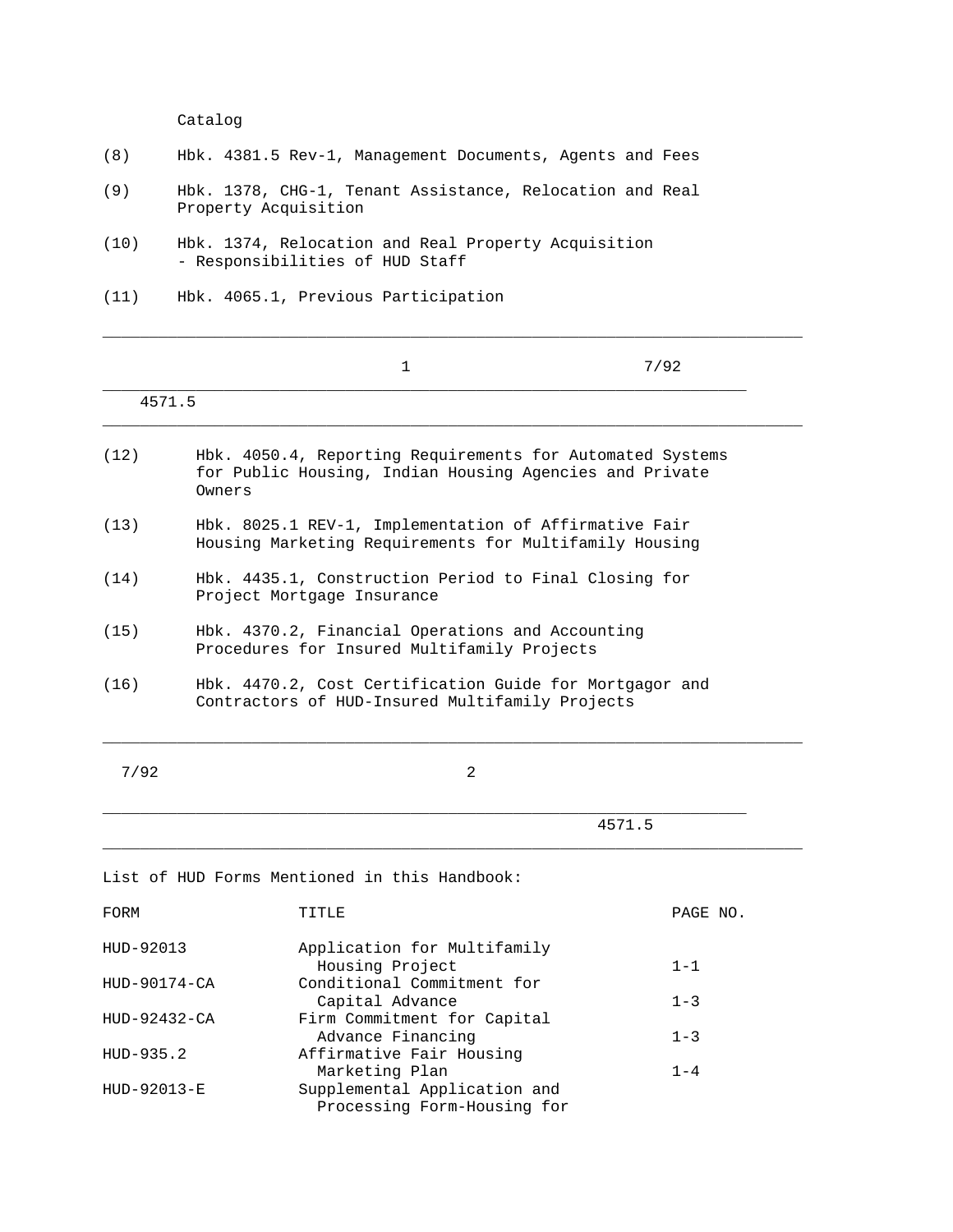|                                | $1 - 5$                                                                                                                            |
|--------------------------------|------------------------------------------------------------------------------------------------------------------------------------|
| Supplement to Application for  |                                                                                                                                    |
| Multifamily Housing Projects   | $1 - 6$                                                                                                                            |
| Owner - Architect Agreement    | $1 - 6$                                                                                                                            |
| Amendment to AIA Document B181 |                                                                                                                                    |
|                                |                                                                                                                                    |
| Between Owner and Architect    |                                                                                                                                    |
|                                | $1 - 6$                                                                                                                            |
| Request for Disbursement of    |                                                                                                                                    |
|                                | $1 - 7$                                                                                                                            |
|                                |                                                                                                                                    |
| Certificate                    | $1 - 7$                                                                                                                            |
| Outline Specifications         | $1 - 8$                                                                                                                            |
| Life-Cycle Cost Analysis of    |                                                                                                                                    |
| Utility Combinations           | $1 - 9$                                                                                                                            |
| Previous Participation         |                                                                                                                                    |
| Certificate                    | $1 - 9$                                                                                                                            |
| Personal Financial and Credit  |                                                                                                                                    |
| Statement                      | $1 - 10$                                                                                                                           |
| Management Entity Profile      | $1 - 11$                                                                                                                           |
| Project Owner's Certification  |                                                                                                                                    |
| for Owner-Managed Multifamily  |                                                                                                                                    |
| Housing Projects               | $1 - 11$                                                                                                                           |
| Project Owner's and Management |                                                                                                                                    |
| Agent's Certification for      |                                                                                                                                    |
| Multifamily Housing Projects   |                                                                                                                                    |
| for Identity-of-Interest or    |                                                                                                                                    |
| Independent Management Agents  | $1 - 11$                                                                                                                           |
| Project Owner's/Borrower's     |                                                                                                                                    |
| Certification for Elderly      |                                                                                                                                    |
| Housing Projects Managed by    |                                                                                                                                    |
| Administrators                 | $1 - 11$                                                                                                                           |
| Equal Employment Opportunity   | $1 - 14$                                                                                                                           |
| certification                  |                                                                                                                                    |
|                                | the Elderly/Disabled<br>Standard Form of Agreement<br>for Housing services<br>Capital Advance Funds<br>Mortgagor's and Architect's |

\_\_\_\_\_\_\_\_\_\_\_\_\_\_\_\_\_\_\_\_\_\_\_\_\_\_\_\_\_\_\_\_\_\_\_\_\_\_\_\_\_\_\_\_\_\_\_\_\_\_\_\_\_\_\_\_\_\_\_\_\_\_\_\_\_\_\_\_\_

\_\_\_\_\_\_\_\_\_\_\_\_\_\_\_\_\_\_\_\_\_\_\_\_\_\_\_\_\_\_\_\_\_\_\_\_\_\_\_\_\_\_\_\_\_\_\_\_\_\_\_\_\_\_\_\_\_\_\_\_\_\_\_\_\_\_\_\_\_\_\_\_\_\_\_

\_\_\_\_\_\_\_\_\_\_\_\_\_\_\_\_\_\_\_\_\_\_\_\_\_\_\_\_\_\_\_\_\_\_\_\_\_\_\_\_\_\_\_\_\_\_\_\_\_\_\_\_\_\_\_\_\_\_\_\_\_\_\_\_\_\_\_\_\_\_\_\_\_\_\_

 $\frac{1}{2}$  7/92

4571.5

| FORM            | TTTLE                           | PAGE NO. |
|-----------------|---------------------------------|----------|
| $HUD-91732A-CA$ | Certificate of Incorporation    | $1 - 14$ |
| HUD-92264       | Rental Housing Project Income   |          |
|                 | Analysis and Appraisal          | $1 - 32$ |
| $HUD-2328$      | Contractor's and/or Mortgagor's |          |
|                 | Cost Breakdown                  | $1 - 33$ |
| HUD-92325       | Report of Cost Processing       |          |
|                 | Conditional Stage Worksheet     | $1 - 34$ |
| $HUD-92326-A$   | Project Cost Estimate Worksheet |          |
|                 | for Structural Trade Items      | $1 - 34$ |
| HUD-92326       | Project Cost Estimate           | $1 - 34$ |
| $HUD-4128$      | Environmental Assessment OR     | $1 - 37$ |
| HUD-4128.1      | Compliance and LAC Conditions   |          |
|                 | Record                          | $1 - 37$ |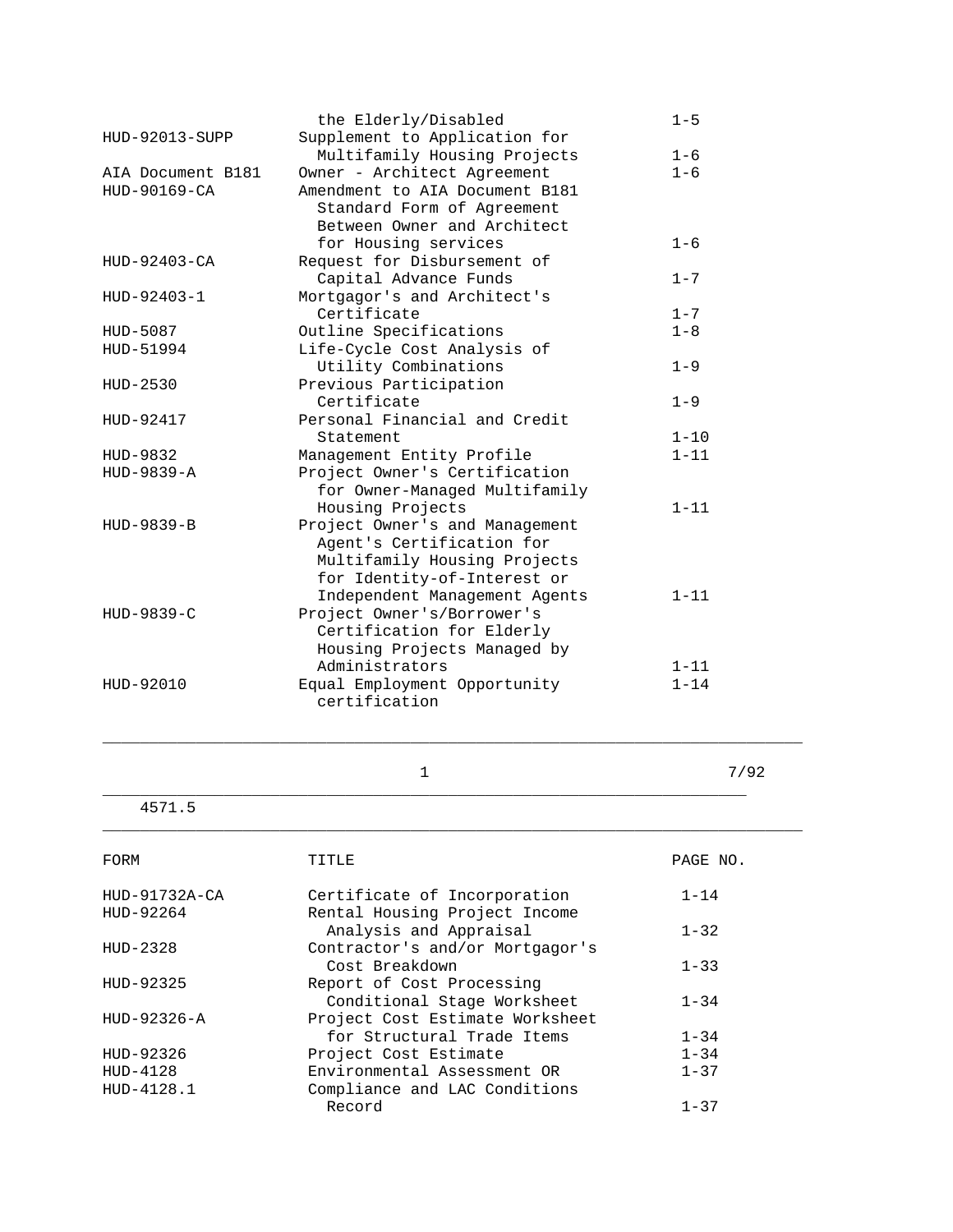| $1 - 39$<br>$1 - 41$<br>$1 - 43$<br>$1 - 52$<br>$1 - 63$<br>$1 - 64$ |
|----------------------------------------------------------------------|
|                                                                      |
|                                                                      |
|                                                                      |
|                                                                      |
|                                                                      |
|                                                                      |
|                                                                      |
|                                                                      |
|                                                                      |
|                                                                      |
|                                                                      |
|                                                                      |
| $1 - 71$                                                             |
|                                                                      |
| $2 - 2$                                                              |
|                                                                      |
| $2 - 4$                                                              |
| $2 - 7$                                                              |
|                                                                      |
|                                                                      |
| $2 - 7$                                                              |
| $2 - 8$                                                              |
|                                                                      |
|                                                                      |
| $2 - 8$                                                              |
|                                                                      |
|                                                                      |
| $2 - 8$                                                              |
|                                                                      |
| $2 - 8$                                                              |
|                                                                      |
|                                                                      |
|                                                                      |

7/92 2

\_\_\_\_\_\_\_\_\_\_\_\_\_\_\_\_\_\_\_\_\_\_\_\_\_\_\_\_\_\_\_\_\_\_\_\_\_\_\_\_\_\_\_\_\_\_\_\_\_\_\_\_\_\_\_\_\_\_\_\_\_\_\_\_\_\_\_\_\_

\_\_\_\_\_\_\_\_\_\_\_\_\_\_\_\_\_\_\_\_\_\_\_\_\_\_\_\_\_\_\_\_\_\_\_\_\_\_\_\_\_\_\_\_\_\_\_\_\_\_\_\_\_\_\_\_\_\_\_\_\_\_\_\_\_\_\_\_\_\_\_\_\_\_\_

\_\_\_\_\_\_\_\_\_\_\_\_\_\_\_\_\_\_\_\_\_\_\_\_\_\_\_\_\_\_\_\_\_\_\_\_\_\_\_\_\_\_\_\_\_\_\_\_\_\_\_\_\_\_\_\_\_\_\_\_\_\_\_\_\_\_\_\_\_\_\_\_\_\_\_

4571.5

| FORM            | TITLE                             | PAGE NO. |
|-----------------|-----------------------------------|----------|
| HUD-92329       | Property Insurance Schedule       | $2 - 9$  |
| HUD-92403-CA    | Requisition for Disbursement of   |          |
|                 | Capital Advance Funds             | $2 - 10$ |
| $SF-1199-A$     | Direct Deposit Sign-Up Form       | $2 - 10$ |
| FHA-2283        | Financial Requirements for        |          |
|                 | Closing                           | $2 - 10$ |
| $HUD-92442A-CA$ | Construction Contract-Cost Plus   | $2 - 12$ |
| $HUD-92442-CA$  | Construction Contract - Lump Sum  | $2 - 12$ |
| $HUD-92452-CA$  | Performance/Payment Bond (Dual    |          |
|                 | Obligee) OR                       | $2 - 17$ |
| $HUD-92450-CA$  | Completion Assurance Agreement OR | $2 - 17$ |
| FHA-2452        | Performance Bond                  | $2 - 17$ |
| $HUD-92452-A$   | Payment Bond                      | $2 - 17$ |